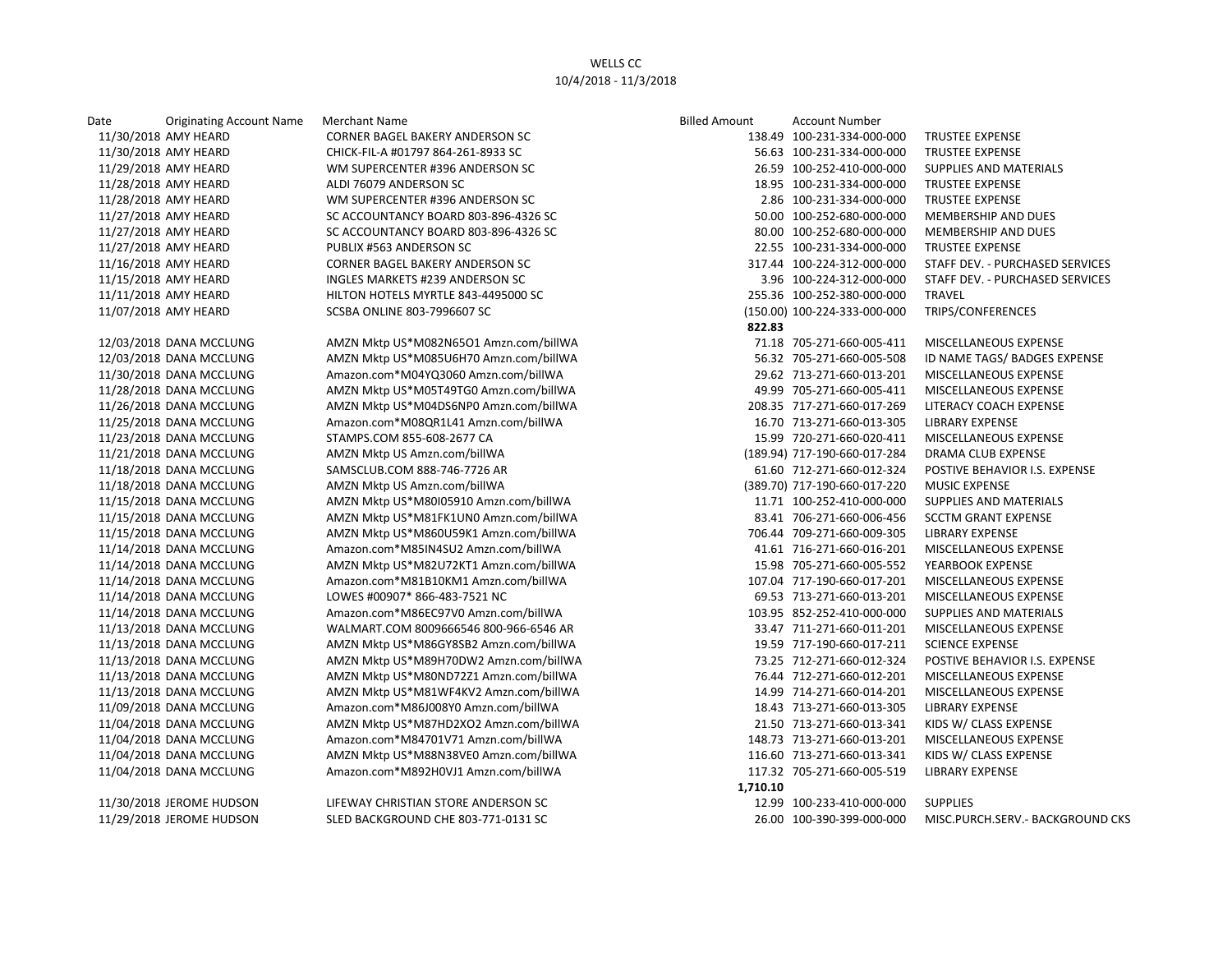11/22/2018 JEROME HUDSON SLED BACKGROUND CHE 803-771-0131 SC 26.00 100-390-399-000-000 MISC.PURCH.SERV.- BACKGROUND CKS 11/22/2018 JEROME HUDSON SLED BACKGROUND CHE 803-771-0131 SC 26.00 100-390-399-000-000 MISC.PURCH.SERV.- BACKGROUND CKS 11/21/2018 JEROME HUDSON SLED BACKGROUND CHE 803-771-0131 SC 26.00 100-390-399-000-000 MISC.PURCH.SERV.- BACKGROUND CKS 11/21/2018 JEROME HUDSON SLED BACKGROUND CHE 803-771-0131 SC 26.00 100-390-399-000-000 MISC.PURCH.SERV.- BACKGROUND CKS 11/21/2018 JEROME HUDSON SLED BACKGROUND CHE 803-771-0131 SC 26.00 100-390-399-000-000 MISC.PURCH.SERV.- BACKGROUND CKS 11/21/2018 JEROME HUDSON SLED BACKGROUND CHE 803-771-0131 SC 8.00 100-390-399-000-000 MISC.PURCH.SERV.- BACKGROUND CKS 11/21/2018 JEROME HUDSON BITEPRO LIMITED KNARESBOROUGHGB 646.13 100-252-410-000-INS INSURANCE GRANT 11/18/2018 JEROME HUDSON SLED BACKGROUND CHE 803-771-0131 SC 26.00 100-390-399-000-000 MISC.PURCH.SERV.- BACKGROUND CKS 11/18/2018 JEROME HUDSON SLED BACKGROUND CHE 803-771-0131 SC 26.00 100-390-399-000-000 MISC.PURCH.SERV.- BACKGROUND CKS 11/16/2018 JEROME HUDSON SLED BACKGROUND CHE 803-771-0131 SC 26.00 100-390-399-000-000 MISC.PURCH.SERV.- BACKGROUND CKS 11/16/2018 JEROME HUDSON SLED BACKGROUND CHE 803-771-0131 SC 26.00 100-390-399-000-000 MISC.PURCH.SERV.- BACKGROUND CKS 11/16/2018 JEROME HUDSON SLED BACKGROUND CHE 803-771-0131 SC 26.00 100-390-399-000-000 MISC.PURCH.SERV.- BACKGROUND CKS 11/16/2018 JEROME HUDSON SLED BACKGROUND CHE 803-771-0131 SC 26.00 100-390-399-000-000 MISC.PURCH.SERV.- BACKGROUND CKS 11/14/2018 JEROME HUDSON SLED BACKGROUND CHE 803-771-0131 SC 26.00 100-390-399-000-000 MISC.PURCH.SERV.- BACKGROUND CKS 11/14/2018 JEROME HUDSON SLED BACKGROUND CHE 803-771-0131 SC 26.00 100-390-399-000-000 MISC.PURCH.SERV.- BACKGROUND CKS 11/14/2018 JEROME HUDSON SLED BACKGROUND CHE 803-771-0131 SC 26.00 100-390-399-000-000 MISC.PURCH.SERV.- BACKGROUND CKS 11/14/2018 JEROME HUDSON SLED BACKGROUND CHE 803-771-0131 SC 8.00 100-390-399-000-000 MISC.PURCH.SERV.- BACKGROUND CKS 11/14/2018 JEROME HUDSON SLED BACKGROUND CHE 803-771-0131 SC 26.00 100-390-399-000-000 MISC.PURCH.SERV.- BACKGROUND CKS 11/11/2018 JEROME HUDSON SLED BACKGROUND CHE 803-771-0131 SC 26.00 100-390-399-000-000 MISC.PURCH.SERV.- BACKGROUND CKS 11/11/2018 JEROME HUDSON SLED BACKGROUND CHE 803-771-0131 SC 26.00 100-390-399-000-000 MISC.PURCH.SERV.- BACKGROUND CKS 11/11/2018 JEROME HUDSON SLED BACKGROUND CHE 803-771-0131 SC 26.00 100-390-399-000-000 MISC.PURCH.SERV.- BACKGROUND CKS 11/11/2018 JEROME HUDSON SLED BACKGROUND CHE 803-771-0131 SC 26.00 100-390-399-000-000 MISC.PURCH.SERV.- BACKGROUND CKS 11/11/2018 JEROME HUDSON SLED BACKGROUND CHE 803-771-0131 SC 26.00 100-390-399-000-000 MISC.PURCH.SERV.- BACKGROUND CKS 11/11/2018 JEROME HUDSON SLED BACKGROUND CHE 803-771-0131 SC 26.00 100-390-399-000-000 MISC.PURCH.SERV.- BACKGROUND CKS 11/11/2018 JEROME HUDSON SLED BACKGROUND CHE 803-771-0131 SC 26.00 100-390-399-000-000 MISC.PURCH.SERV.- BACKGROUND CKS 11/11/2018 JEROME HUDSON SLED BACKGROUND CHE 803-771-0131 SC 26.00 100-390-399-000-000 MISC.PURCH.SERV.- BACKGROUND CKS 11/11/2018 JEROME HUDSON SLED BACKGROUND CHE 803-771-0131 SC 26.00 100-390-399-000-000 MISC.PURCH.SERV.- BACKGROUND CKS 11/11/2018 JEROME HUDSON SLED BACKGROUND CHE 803-771-0131 SC 26.00 100-390-399-000-000 MISC.PURCH.SERV.- BACKGROUND CKS 11/11/2018 JEROME HUDSON SLED BACKGROUND CHE 803-771-0131 SC 26.00 100-390-399-000-000 MISC.PURCH.SERV.- BACKGROUND CKS 11/11/2018 JEROME HUDSON SLED BACKGROUND CHE 803-771-0131 SC 26.00 100-390-399-000-000 MISC.PURCH.SERV.- BACKGROUND CKS 11/11/2018 JEROME HUDSON SLED BACKGROUND CHE 803-771-0131 SC 26.00 100-390-399-000-000 MISC.PURCH.SERV.- BACKGROUND CKS 11/11/2018 JEROME HUDSON SLED BACKGROUND CHE 803-771-0131 SC 26.00 100-390-399-000-000 MISC.PURCH.SERV.- BACKGROUND CKS 11/11/2018 JEROME HUDSON SLED BACKGROUND CHE 803-771-0131 SC 26.00 100-390-399-000-000 MISC.PURCH.SERV.- BACKGROUND CKS 11/11/2018 JEROME HUDSON SLED BACKGROUND CHE 803-771-0131 SC 26.00 100-390-399-000-000 MISC.PURCH.SERV.- BACKGROUND CKS 11/11/2018 JEROME HUDSON SLED BACKGROUND CHE 803-771-0131 SC 26.00 100-390-399-000-000 MISC.PURCH.SERV.- BACKGROUND CKS 11/11/2018 JEROME HUDSON SLED BACKGROUND CHE 803-771-0131 SC 26.00 100-390-399-000-000 MISC.PURCH.SERV.- BACKGROUND CKS 11/11/2018 JEROME HUDSON SLED BACKGROUND CHE 803-771-0131 SC 26.00 100-390-399-000-000 MISC.PURCH.SERV.- BACKGROUND CKS 11/11/2018 JEROME HUDSON SLED BACKGROUND CHE 803-771-0131 SC 26.00 100-390-399-000-000 MISC.PURCH.SERV.- BACKGROUND CKS 11/11/2018 JEROME HUDSON SLED BACKGROUND CHE 803-771-0131 SC 26.00 100-390-399-000-000 MISC.PURCH.SERV.- BACKGROUND CKS 11/11/2018 JEROME HUDSON SLED BACKGROUND CHE 803-771-0131 SC 26.00 100-390-399-000-000 MISC.PURCH.SERV.- BACKGROUND CKS 11/11/2018 JEROME HUDSON SLED BACKGROUND CHE 803-771-0131 SC 26.00 100-390-399-000-000 MISC.PURCH.SERV.- BACKGROUND CKS 11/11/2018 JEROME HUDSON SLED BACKGROUND CHE 803-771-0131 SC 26.00 100-390-399-000-000 MISC.PURCH.SERV.- BACKGROUND CKS 11/11/2018 JEROME HUDSON SLED BACKGROUND CHE 803-771-0131 SC 26.00 100-390-399-000-000 MISC.PURCH.SERV.- BACKGROUND CKS 11/11/2018 JEROME HUDSON NASN 866-6276767 MD 25.00 100-213-410-000-000 SUPPLIES AND MATERIALS 11/09/2018 JEROME HUDSON CCLV - ADV DEP 8552755733 NV 227.05 100-233-333-000-000 TRIPS AND CONFERENCES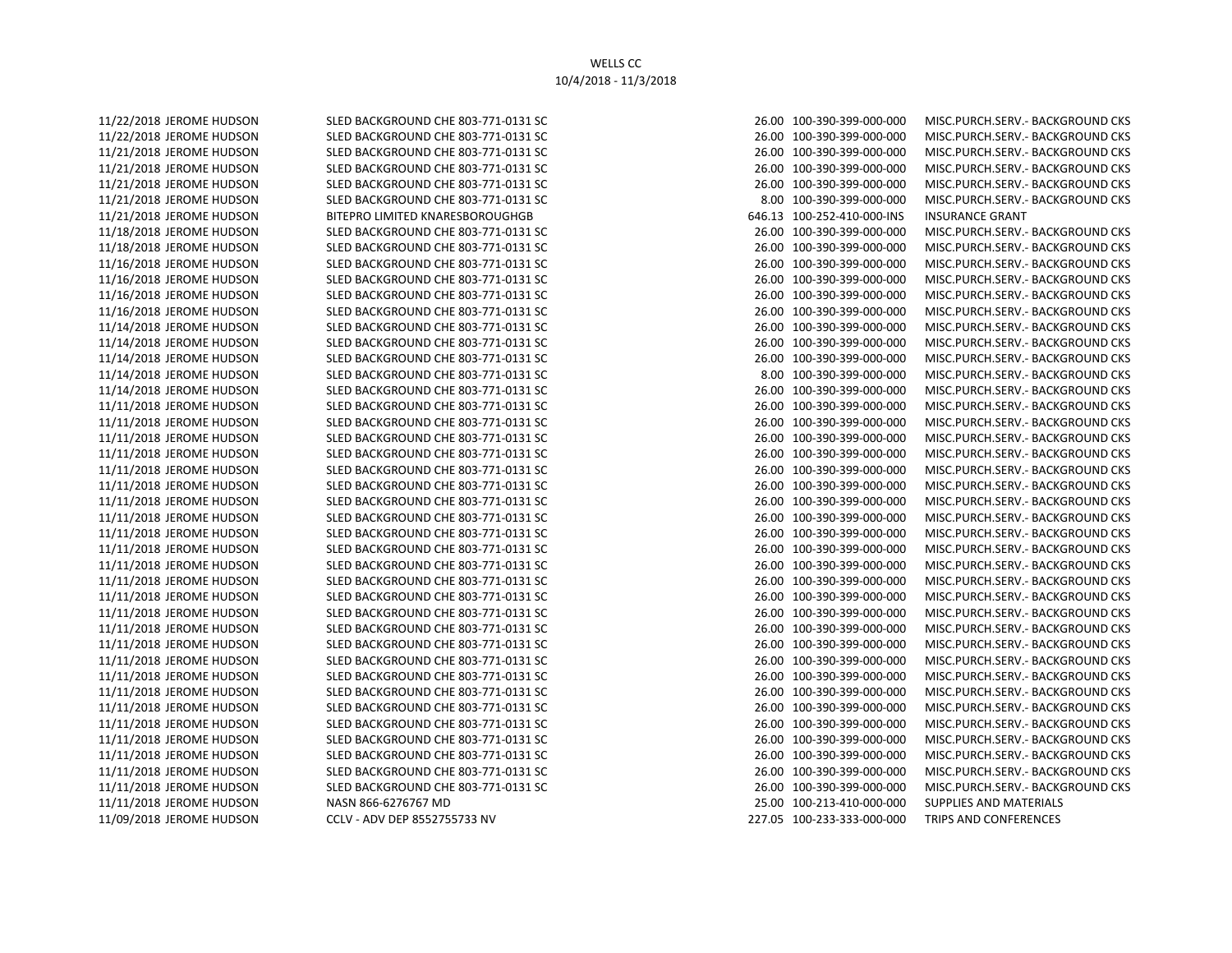## WELLS CC 10/4/2018 - 11/3/2018

11/30/2018 KATIE BROWN NCS\*GED EXAM 800-511-3478 MN 525.00 S56-182-312-000-GED GED TESTING 11/09/2018 MIKE MAHAFFEY PUBLIX #563 ANDERSON SC 8.08 302-223-410-000-000 SUPPLIES AND MATERIALS 11/30/2018 SUNDRA BROOM AMERICAN ASSOC OF SCHOOL 703-5280700 VA 80.00 100-232-333-000-000 TRIPS AND CONFERENCES 11/30/2018 SUNDRA BROOM AMERICAN ASSOC OF SCHOOL 703-5280700 VA 1,010.00 100-263-333-000-000 TRIPS AND CONFERENCES 11/29/2018 SUNDRA BROOM AMERICAN ASSOC OF SCHOOL 703-5280700 VA 790.00 100-232-333-000-000 TRIPS AND CONFERENCES 12/02/2018 TRIPP DUKES UNITED 0162428013670800-932-2732 TX 699.10 267-224-333-003-PD5 TRIPS - SC STANDARDS 12/02/2018 TRIPP DUKES UNITED 0162428013669800-932-2732 TX 699.10 267-224-333-003-PD5 TRIPS - SC STANDARDS 11/21/2018 TRIPP DUKES SFAX 877-493-1015 CA 89.00 100-221-312-000-000 PURCHASED SERVICES 11/20/2018 TRIPP DUKES Amazon.com\*M83YN5WW2 Amzn.com/billWA 149.66 100-221-410-000-TST SUPPLIES-TESTING 11/16/2018 TRIPP DUKES REI\*GREENWOODHEINEMANN 800-225-5800 NH 210.68 100-221-410-020-TST SUPPLIES-TESTING 11/14/2018 TRIPP DUKES Amazon.com\*M80PN3SW2 Amzn.com/billWA 58.25 100-221-410-000-IST SUPPLIES 11/5/2018 WESS GRANT Credit - Finance Charge on Purchases Refund (4.07) 100-000-120-000-000 ACCOUNTS RECEIVABLE 11/5/2018 WESS GRANT Credit - Item Transfer (Fraud Charges Refunded) (1,603.43) 100-000-120-000-000 ACCOUNTS RECEIVABLE 11/9/2018 WESS GRANT SLED Background Check 26.00 600-256-640-000-000 DUES AND FEES 11/9/2018 WESS GRANT SLED Background Check 8.00 100-255-323-000-000 CONTRACTED SERVICES 11/9/2018 WESS GRANT SLED Background Check 8.00 100-255-323-000-000 CONTRACTED SERVICES 11/9/2018 WESS GRANT SLED Background Check 8.00 100-255-323-000-000 CONTRACTED SERVICES 11/9/2018 WESS GRANT SLED Background Check 8.00 100-255-323-000-000 CONTRACTED SERVICES 11/9/2018 WESS GRANT SLED Background Check 8.00 100-255-323-000-000 CONTRACTED SERVICES 11/9/2018 WESS GRANT SLED Background Check 8.00 100-255-323-000-000 CONTRACTED SERVICES 11/9/2018 WESS GRANT SLED Background Check 8.00 100-255-323-000-000 CONTRACTED SERVICES 11/9/2018 WESS GRANT SLED Background Check 8.00 100-255-323-000-000 CONTRACTED SERVICES 11/9/2018 WESS GRANT SLED Background Check 8.00 100-255-323-000-000 CONTRACTED SERVICES 11/9/2018 WESS GRANT SLED Background Check 8.00 100-255-323-000-000 CONTRACTED SERVICES 11/9/2018 WESS GRANT SLED Background Check 8.00 100-255-323-000-000 CONTRACTED SERVICES 11/9/2018 WESS GRANT SLED Background Check 8.00 100-255-323-000-000 CONTRACTED SERVICES 11/9/2018 WESS GRANT SLED Background Check 8.00 100-255-323-000-000 CONTRACTED SERVICES 11/9/2018 WESS GRANT SLED Background Check 8.00 100-255-323-000-000 CONTRACTED SERVICES 11/9/2018 WESS GRANT SLED Background Check 8.00 100-255-323-000-000 CONTRACTED SERVICES 11/14/2018 WESS GRANT SLED Background Check 8.00 100-255-323-000-000 CONTRACTED SERVICES

11/04/2018 JEROME HUDSON SLED BACKGROUND CHE 803-771-0131 SC 26.00 100-390-399-000-000 MISC.PURCH.SERV.- BACKGROUND CKS 11/04/2018 JEROME HUDSON SLED BACKGROUND CHE 803-771-0131 SC 8.00 100-390-399-000-000 MISC.PURCH.SERV.- BACKGROUND CKS  **2,027.17** 11/28/2018 KATIE BROWN NCS\*GED EXAM 800-511-3478 MN 185.00 723-190-660-023-911 MISCELLANEOUS- ADULT ED EXPENSE  **710.00** 12/02/2018 MIKE MAHAFFEY COLG OF CHARLESTON MRK KATZD@COFC.EDSC 195.00 267-264-333-000-RR3 TRIPS-RECRUITE HQ TEACHERS 11/08/2018 MIKE MAHAFFEY WINTHROP UNIVERSITY WINTHROP.EDU SC 95.00 267-264-333-000-RR3 TRIPS-RECRUITE HQ TEACHERS 11/08/2018 MIKE MAHAFFEY EB ANDERSON UNIVERSIT 801-413-7200 CA 105.36 267-264-333-000-RR3 TRIPS-RECRUITE HQ TEACHERS  **403.44 1,880.00 1,905.79** 11/13/2018 WESS GRANT Amazon Marketplace US\*M87LE8780 440.65 100-266-345-000-000 TECHNOLOGY INFRASTRUCTURE 11/14/2018 WESS GRANT Amazon Marketplace US\*M82SB1KX1 83.46 100-266-345-000-000 TECHNOLOGY INFRASTRUCTURE 11/14/2018 WESS GRANT Amazon Marketplace US\*M812E47K1 134.81 100-266-345-000-000 TECHNOLOGY INFRASTRUCTURE 11/14/2018 WESS GRANT SLED Background Check 8.00 100-255-323-000-000 CONTRACTED SERVICES